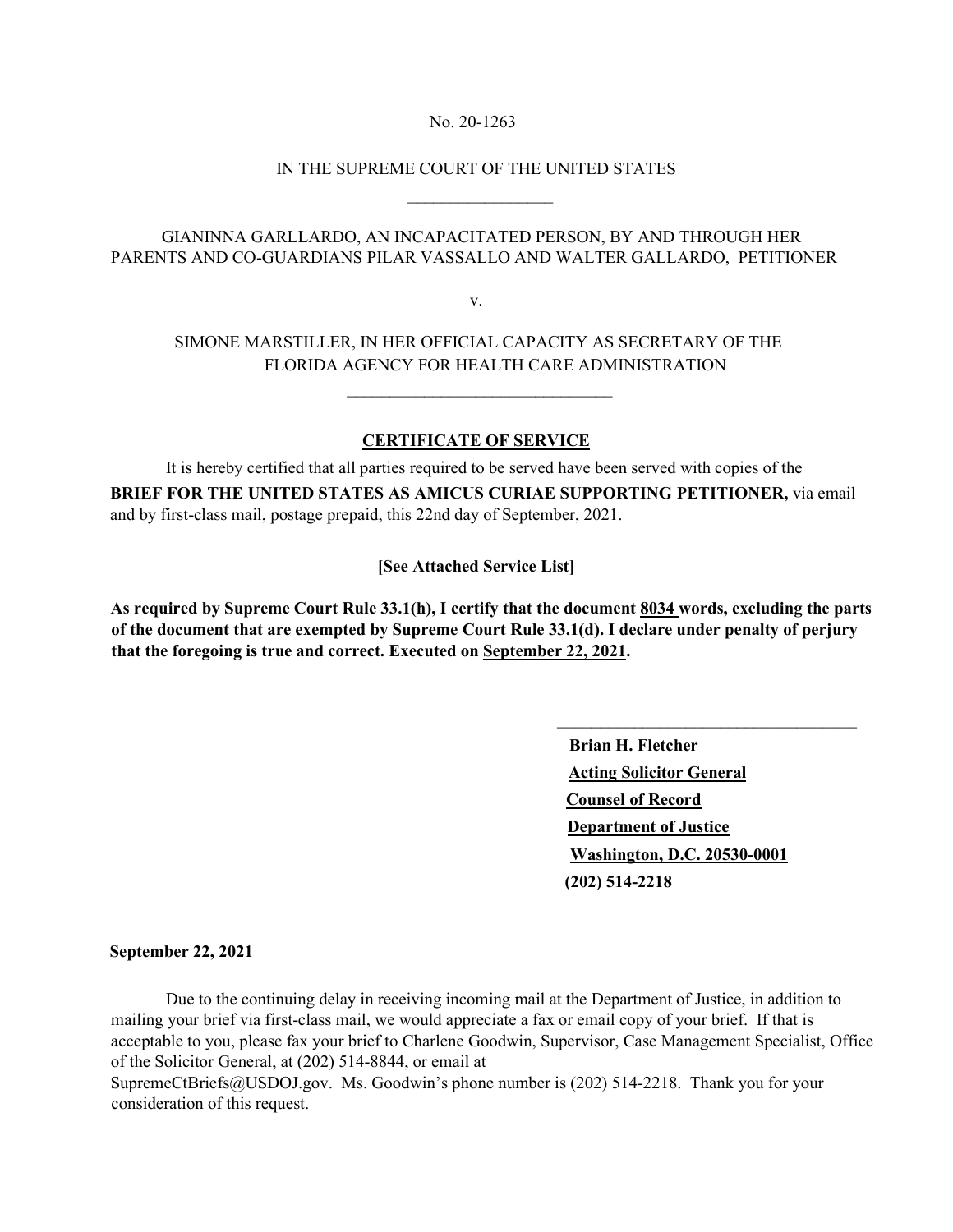# 20-1263 GALLARDO, GIANINNA, ET AL. SIMONE MARSTILLER, SECRETARY OF FLORIDA **AGENCY**

FLOYD FAGLIE STAUNTON & FAGLIE, PL 189 E WALNUT STREET MONTICELLO, FL 32344 850-997-6300

BRYAN S. GOWDY JOHN S. MILLS MILLS CREED & GOWDY, P.A. 865 MAY ST. JACKSONVILLE, FL 32204 904-350-0075 BGOWDY@APPELLATE-FIRM.COM 904-350-0086(Fax)

SCOTT L. NELSON PUBLIC CITIZEN LITIGTION GROUP 1600 20TH STREET NW WASHINGTON, DC 20009 202-588-1000 WWW.CITIZEN.ORG

JAMES H. PERCIVAL DEPUTY ATTORNEY GENERAL PL-01, THE CAPITAL TALLAHASSEE, FL 32399 850-414-3300 JAMES.PERCIVAL@MYFLORIDALEGAL.COM